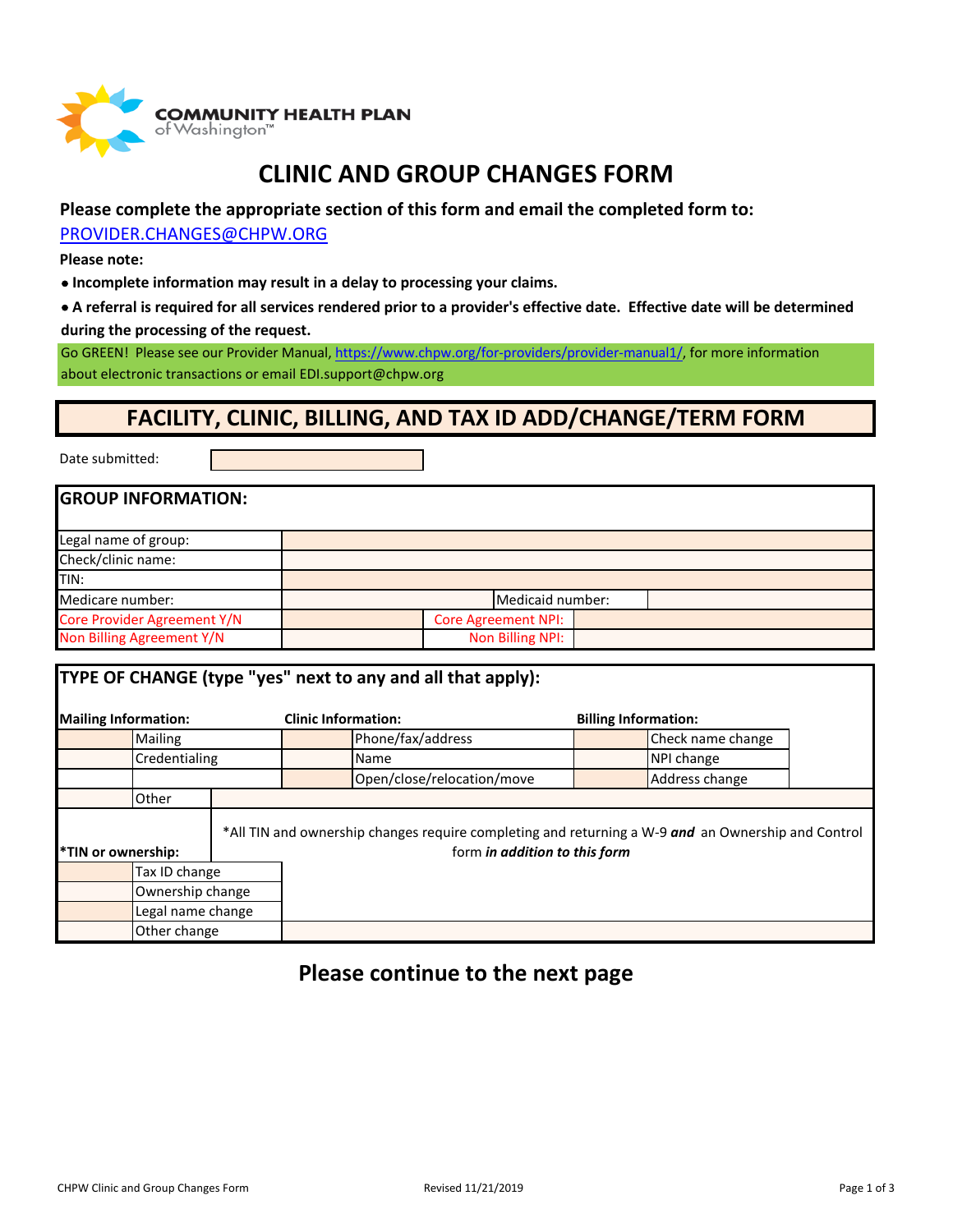*Community Health Plan of Washington Facility, Clinic, Billing, and Tax ID Changes Form, continued*

| <b>OLD INFORMATION:</b>                                                                  |                                           |                          |                            |                  |
|------------------------------------------------------------------------------------------|-------------------------------------------|--------------------------|----------------------------|------------------|
| Effective date of the clinic CLOSE or change:                                            |                                           |                          |                            |                  |
| Clinic name:                                                                             |                                           |                          |                            |                  |
| Please type "yes" next to the applicable location below                                  |                                           |                          |                            |                  |
| Specialist site                                                                          |                                           |                          | Primary care provider site | Other            |
| Street address:                                                                          |                                           |                          |                            | Suite/building:  |
| City:                                                                                    |                                           | State:                   |                            | ZIP code:        |
| Phone:                                                                                   |                                           | Fax:                     |                            |                  |
| TIN:                                                                                     |                                           |                          | Group NPI:                 |                  |
| Check (Billing) name:                                                                    |                                           |                          |                            |                  |
| <b>Billing address:</b>                                                                  |                                           |                          |                            | Suite/building:  |
| City:                                                                                    |                                           | State:                   |                            | ZIP code:        |
| <b>Billing NPI:</b>                                                                      |                                           | Phone:                   |                            | Fax:             |
| FQHC number:                                                                             |                                           |                          | FQHC effective date:       |                  |
| RHC number:                                                                              |                                           |                          | RHC effective date:        |                  |
| <b>NEW INFORMATION:</b>                                                                  |                                           |                          |                            |                  |
| Effective date of the clinic OPEN or change:                                             |                                           |                          |                            |                  |
| Clinic name:                                                                             |                                           |                          |                            |                  |
| Clinic website:                                                                          |                                           |                          |                            |                  |
| Please type "yes" next to the applicable location below                                  |                                           |                          |                            |                  |
| Specialist site                                                                          |                                           |                          | Primary care provider site | Other            |
|                                                                                          |                                           |                          |                            |                  |
| Physical accessibility of clinic: Please type "yes" next to the applicable options below |                                           |                          |                            |                  |
| (Definitions of accessibility available on page 3)                                       |                                           |                          |                            |                  |
| Parking                                                                                  |                                           | <b>Interior Building</b> |                            | Exam Room        |
| <b>Exterior Building</b>                                                                 |                                           | Restroom                 |                            | Exam Table/Scale |
| Telemedicine services available this location?                                           |                                           |                          |                            |                  |
|                                                                                          | Specialty of telemedicine available here: |                          |                            |                  |
| Languages spoken by clinic staff:                                                        |                                           |                          |                            |                  |
| Language assistance/translation services available:                                      |                                           |                          |                            |                  |
| Street address:                                                                          |                                           |                          |                            | Suite/building:  |
| City:                                                                                    |                                           | State:                   |                            | ZIP code:        |
| Phone:                                                                                   |                                           | Fax:                     |                            |                  |
| TIN:                                                                                     |                                           |                          | Group NPI:                 |                  |
| Check (Billing) name:                                                                    |                                           |                          |                            |                  |
| <b>Billing address:</b>                                                                  |                                           |                          |                            | Suite/building:  |
| City:                                                                                    |                                           | State:                   |                            | ZIP code:        |
| <b>Billing NPI:</b>                                                                      |                                           | Phone:                   |                            | Fax:             |
| FQHC number:                                                                             |                                           |                          | FQHC effective date:       |                  |
| RHC number:                                                                              |                                           |                          | RHC effective date:        |                  |

## **Please continue to the next page**